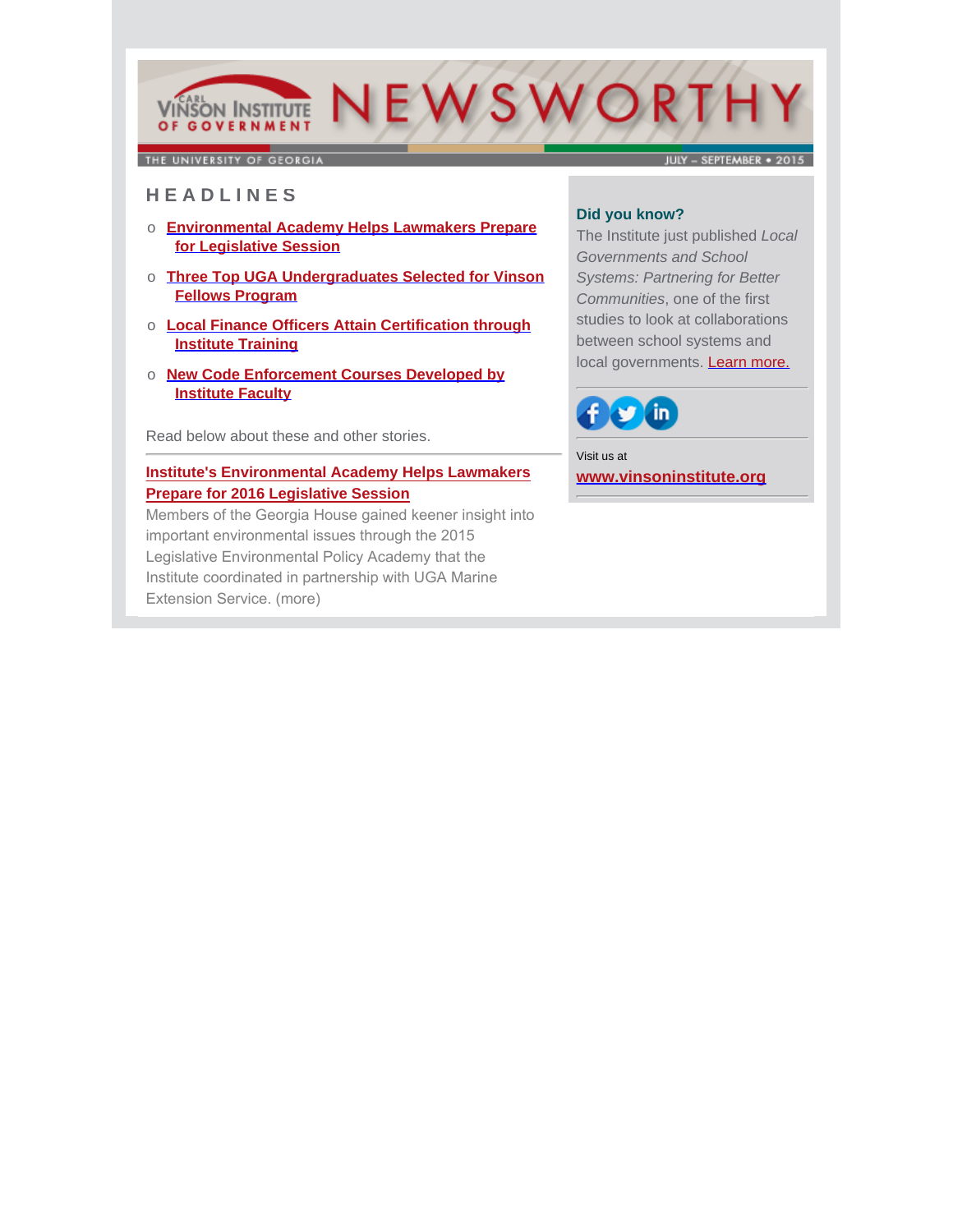# **Three Top Students Selected for Fall Semester's Vinson Fellows Program**

Three talented UGA undergraduates were appointed to semester-long internships through the Vinson Institute [Fellows Program. The fellows are paired with faculty mentors](http://www.cviog.uga.edu/news/spotlights/083115-vinson-fellows.html) to work on research projects that impact the Institute's work with governments throughout Georgia. (more)

### **Institute Recognizes Local Finance Officers for Achieving Certification**

[Thirty-five local government officials from across Georgia](http://www.cviog.uga.edu/news/spotlights/082715-finance-officers.html) recently earned local Finance Officer Certification, which recognizes their understanding of public finance topics gained through Institute of Government training. (more)

## **New Code Enforcement Training Curriculum Developed by Institute Faculty**

A yearlong curriculum development effort came to fruition at the Georgia Association of Code Enforcement's Fall Conference in September, when the Institute unveiled a new [certificate program that was developed in partnership with the](http://www.cviog.uga.edu/news/spotlights/092915-code-enforcement.html) association. (more)

# **Blairsville, Union County Rebranding Project Engineered by Institute Team**

An Institute team worked with Blairsville and Union County leaders to develop a new logo and tagline to help the [mountain community stand out in its effort to encourage more](http://www.cviog.uga.edu/news/spotlights/093015-union-county-rebrand.html) young families and growing businesses to settle in the area. (more)

## **Institute Completes Strategy Assessment for Oconee County Development Authority**

An analysis by the Institute's Planning and Environmental Services unit is informing the Oconee County Industrial Development Authority's efforts to devise a more efficient [development review process that protects the community's](http://www.cviog.uga.edu/news/spotlights/091515-oconee-ida.html) quality of life. (more)

# **[State Finance Officers Earn Certification through](http://www.cviog.uga.edu/news/spotlights/090815-finance-officers.html) Institute Training Program**

Fifty-eight finance officers from 23 state agencies successfully completed 84 hours of continuing education through the Institute's Primary Governmental Accounting training program, which is designed to enhance

#### **Upcoming Events**

GCCMA Fall Conference: October 28–30

GLGPA Fall Conference: November 10–13

ACCG Lifelong Learning Academy: December 2-3

#### **Newsworthy Notable**



**[Eric Robinson](http://www.cviog.uga.edu/about-us/faculty-staff/eric-robinson.html)** Public Service Assistant

Eric delivers management training and leadership development instruction to a variety of state and local government officers to help those front-line managers identify efficiencies and better serve the public. Based at our Atlanta office, Eric coordinates the Institute's Corrections Leadership Institute, which helps emerging leaders with the Georgia Department of Corrections become more effective in managing agency opportunities and challenges.